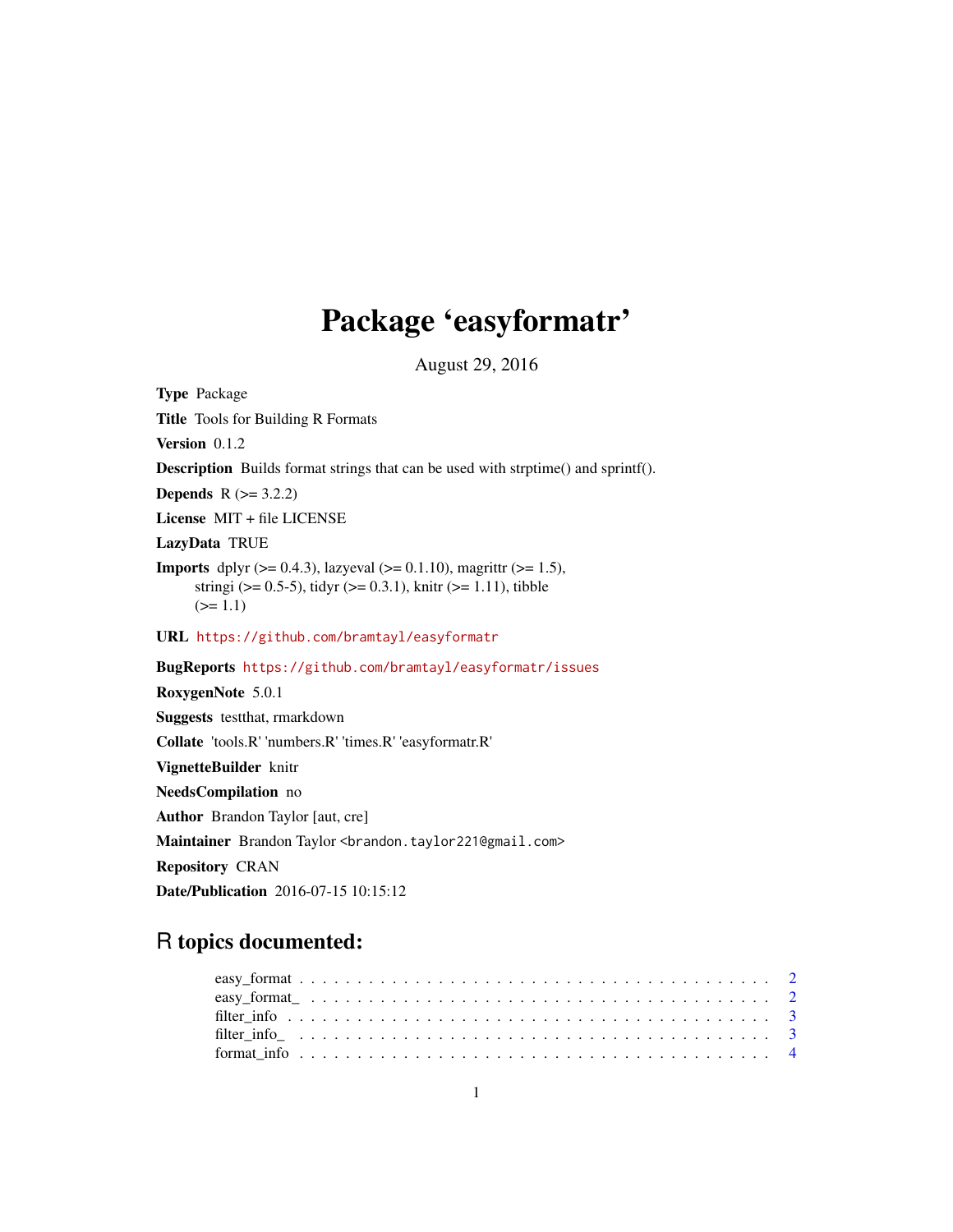<span id="page-1-0"></span>

| Index | - 8 |
|-------|-----|

easy\_format *Easily build format strings*

#### Description

Use 'filter\_info' to find more information about format components

#### Usage

easy\_format $(...,$  sep = "")

#### Arguments

| $\cdots$ | A mixture of time or number components, including bases and modifications,<br>and strings. |
|----------|--------------------------------------------------------------------------------------------|
| sep      | A separator, defaults to ""                                                                |

#### Examples

```
easy_format(year, month, day, integer, octal, double)
easy_format(decimal(second) )
easy_format(before_decimal(double, 3) )
easy_format(month,
            roman(list(day,
                       minute) ) )
```
easy\_format\_ *Standard evaluation version of easy\_format*

#### Description

See title

#### Usage

easy\_format\_(args, sep = "")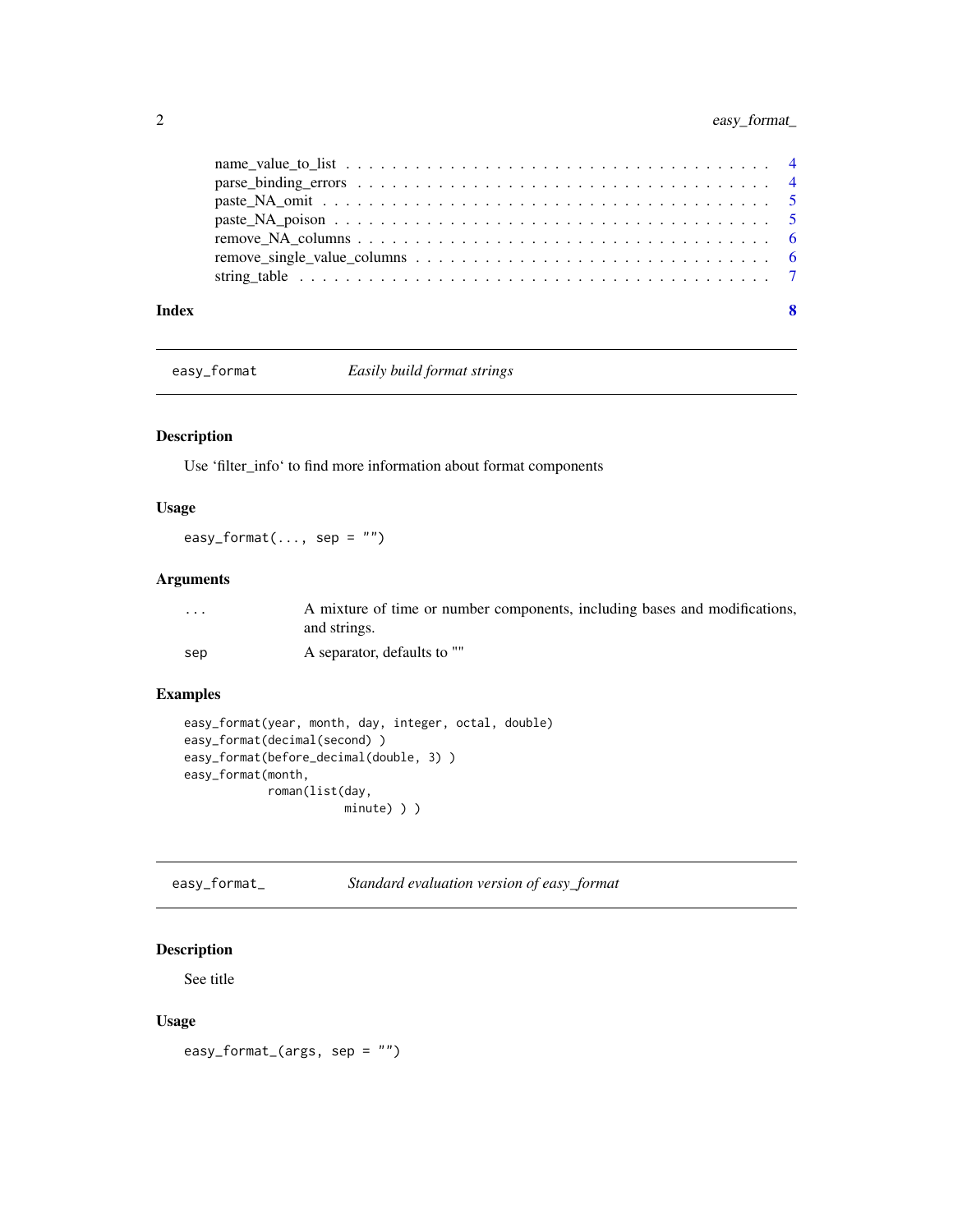#### <span id="page-2-0"></span>filter\_info 3

#### Arguments

| args | An unevaluated expression, or list of expressions |
|------|---------------------------------------------------|
| sep  | A separator, defaults to ""                       |

#### Examples

easy\_format\_(c("hour", "minute", "second"))

filter\_info *Query documentation*

#### Description

Will return a cleaned markdown table

#### Usage

filter\_info(filter\_statement)

#### Arguments

filter\_statement

A logical filter

#### Examples

```
filter_info(type == "time" & component == "base")
filter_info(type == "number" & component == "base")filter_info(type == "time" & component == "mutant" & base == "second")
filter\_info(type == "number" & component == "flag")filter_info(type == "number" & component == "option")
```
filter\_info\_ *Standard evaluation version of filter\_info*

#### Description

Will return a cleaned markdown table

#### Usage

filter\_info\_(filter\_expression)

#### Arguments

filter\_expression

An unevaluated logical filter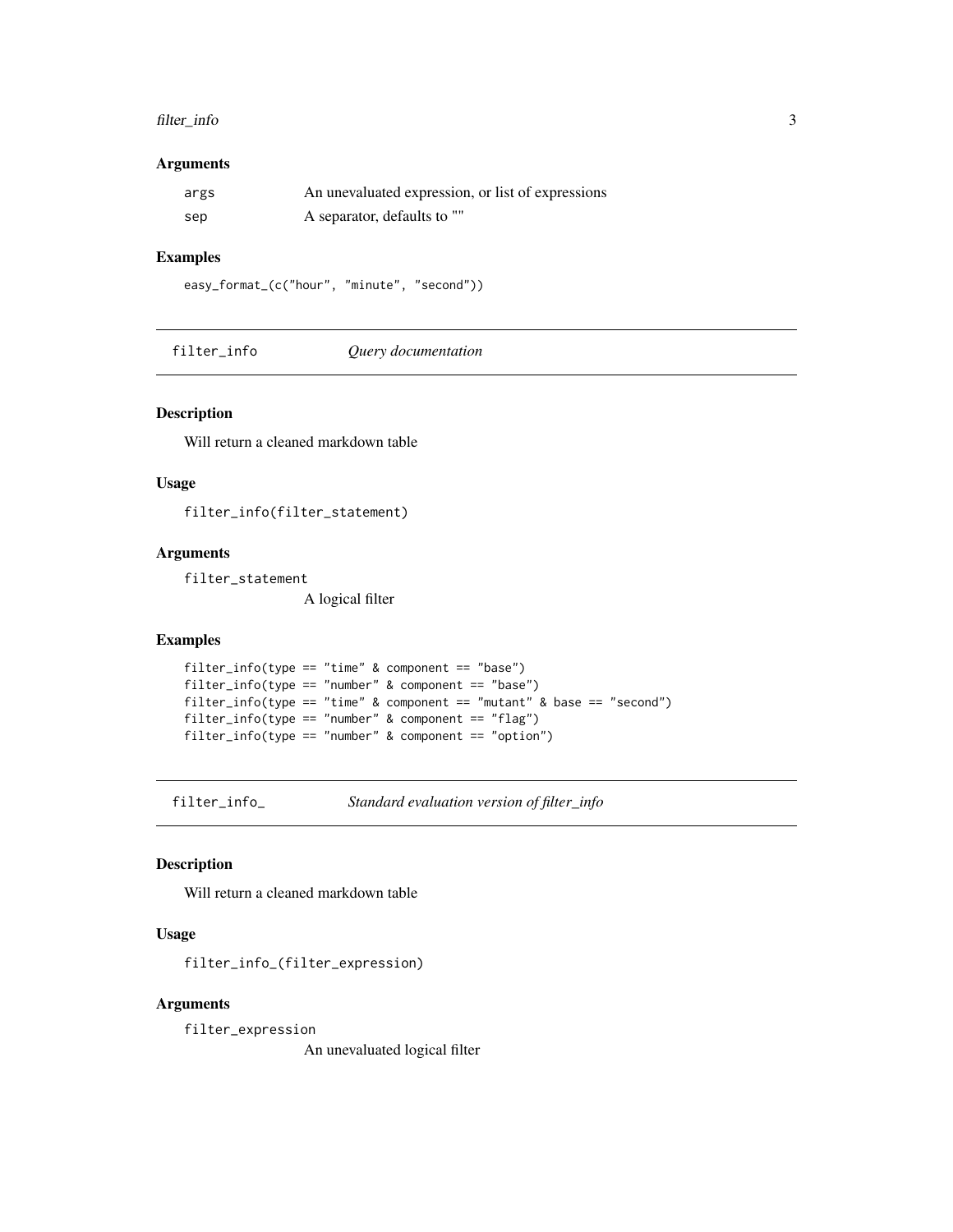#### <span id="page-3-0"></span>Examples

```
filter_info_("type == 'time' & component == 'base'")
```
format\_info *Format info*

#### Description

A huge table of documentation. Best queried through filter\_info

#### Usage

format\_info

#### Format

An object of class tbl\_df (inherits from tbl, data.frame) with 78 rows and 23 columns.

| name_value_to_list | Convert a dataframe that has a name and a value column to a named |
|--------------------|-------------------------------------------------------------------|
|                    | list.                                                             |

#### Description

Convenience function

#### Usage

name\_value\_to\_list(x)

#### Arguments

x A dataframe

parse\_binding\_errors *Gives you a command to handle "no visible binding" errors*

#### Description

See title

#### Usage

parse\_binding\_errors(string)

#### Arguments

string The pasted text of no visible binding errors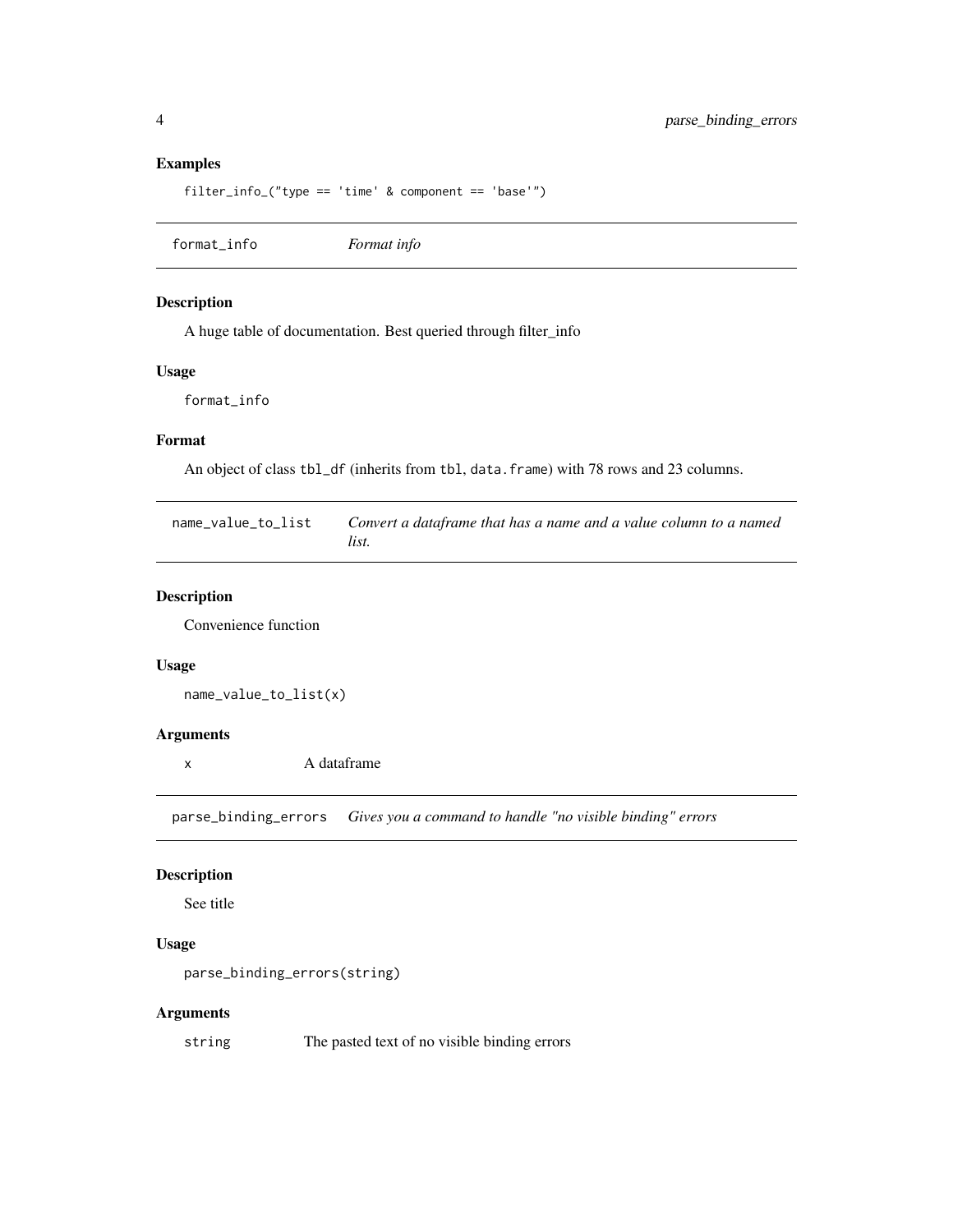<span id="page-4-0"></span>paste\_NA\_omit *Will paste, omitting all NA values*

#### Description

See title

#### Usage

paste\_NA\_omit(..., sep = "", collapse = NULL)

#### Arguments

| $\cdots$ | See paste documentation |
|----------|-------------------------|
| sep      | See paste documentation |
| collapse | See paste documentation |

paste\_NA\_poison *Will paste. Anything pasted to NA will return NA*

#### Description

#### See title

#### Usage

```
paste_NA_poison(..., sep = "", collapse = NULL)
```
#### Arguments

| $\cdots$ | See paste documentation |
|----------|-------------------------|
| sep      | See paste documentation |
| collapse | See paste documentation |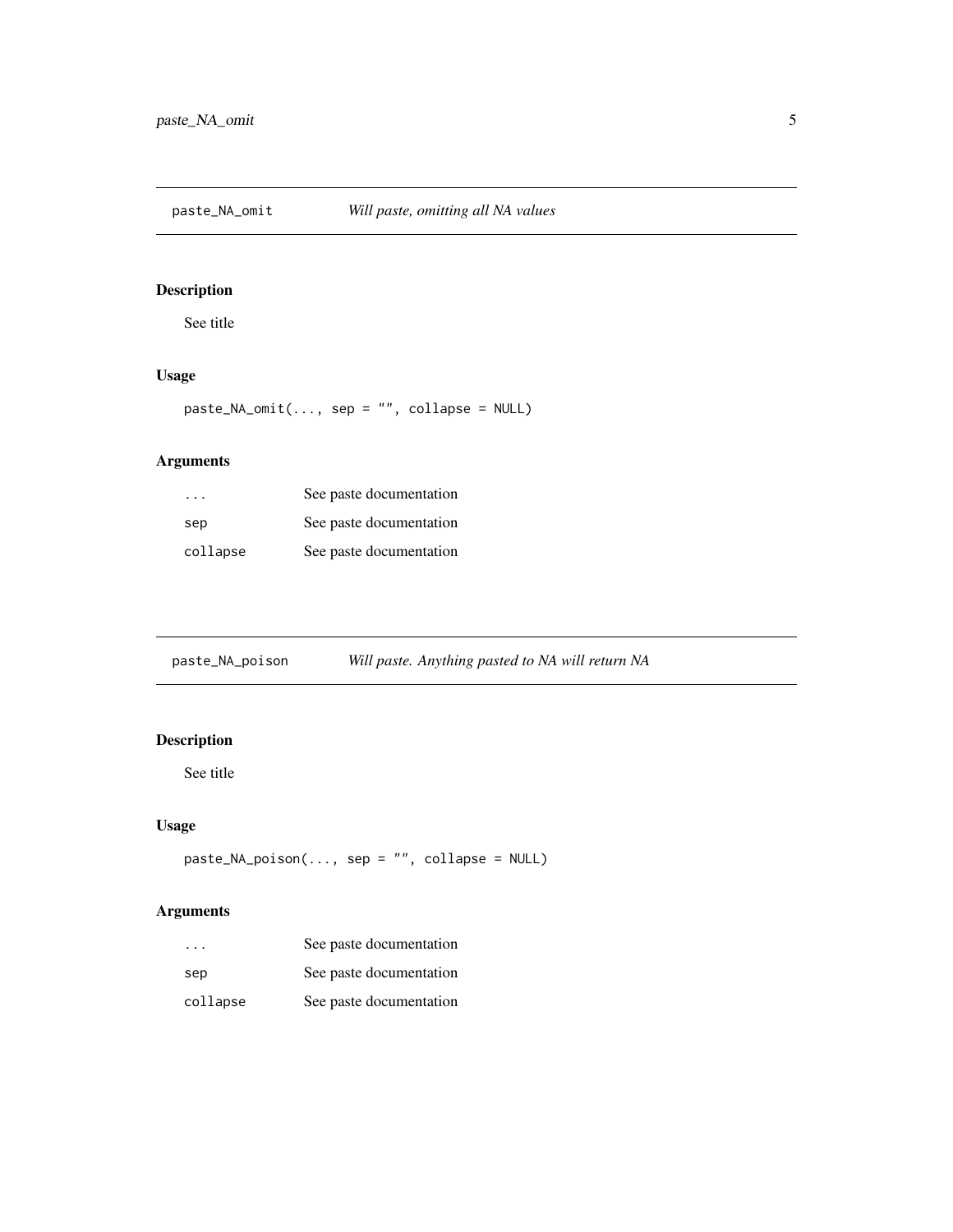<span id="page-5-0"></span>remove\_NA\_columns *Remove columns that are all NA*

#### Description

Convenience function

#### Usage

```
remove_NA_columns(x)
```
#### Arguments

x A dataframe or list of vectors.

#### Examples

remove\_NA\_columns(data.frame(a = NA, b = 1))

remove\_single\_value\_columns

*Remove columns that are all identical*

#### Description

Convenience function

#### Usage

```
remove_single_value_columns(x)
```
#### Arguments

x A dataframe or list of vectors.

#### Examples

remove\_single\_value\_columns(data.frame( $a = c(1, 1)$ ,  $b = c(1, 2))$ )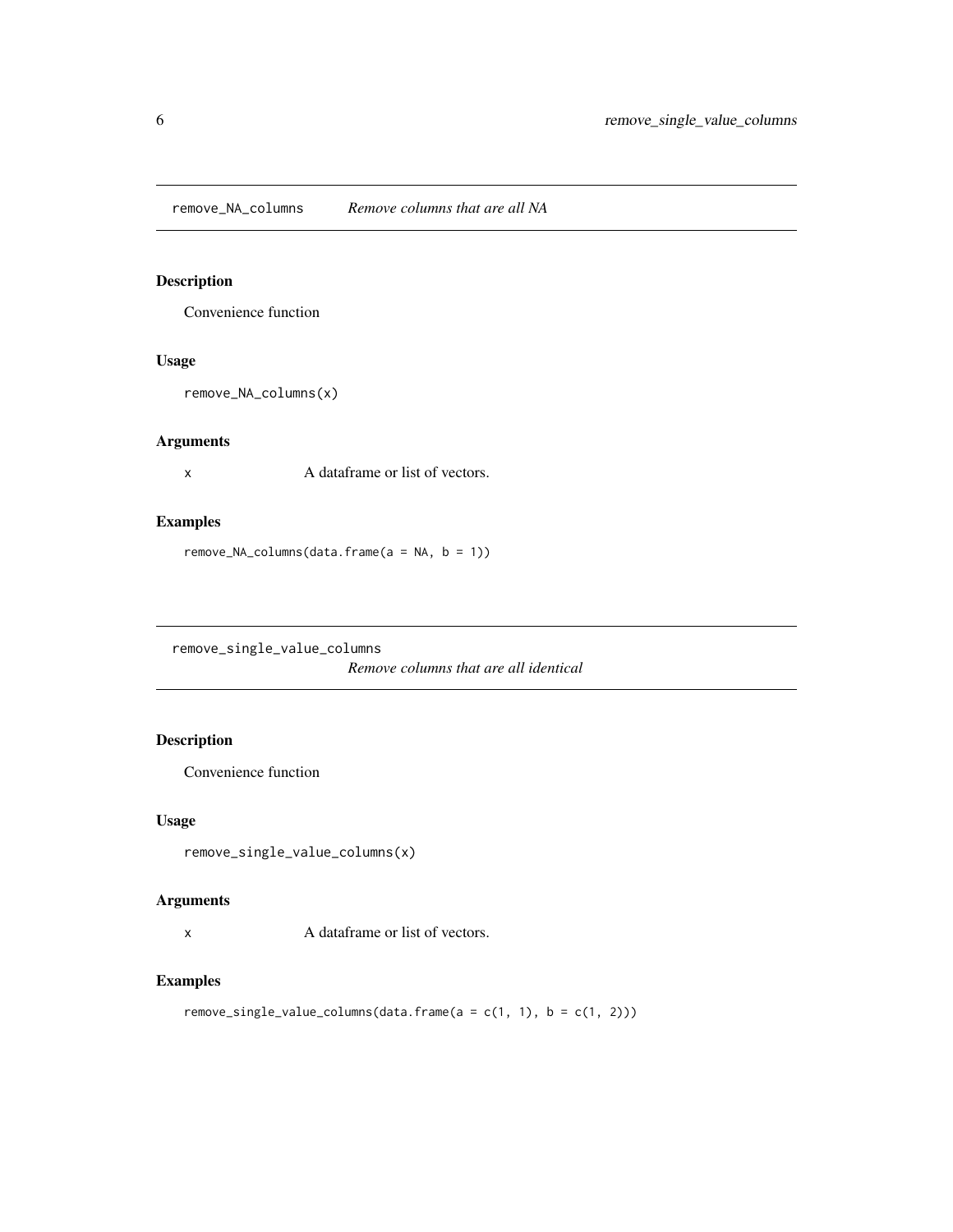<span id="page-6-0"></span>

#### Description

This will recursively bind dataframes together rowwise. Anything that is not a list or a dataframe will be converted a string, doubling all percentage signs, and then to dplyr::0data\_frame(base = " $raw$ ",  $raw_value = .$ )

#### Usage

```
string_table(x)
```
#### Arguments

x A list, dataframe, string, or object that can be converted to a string.